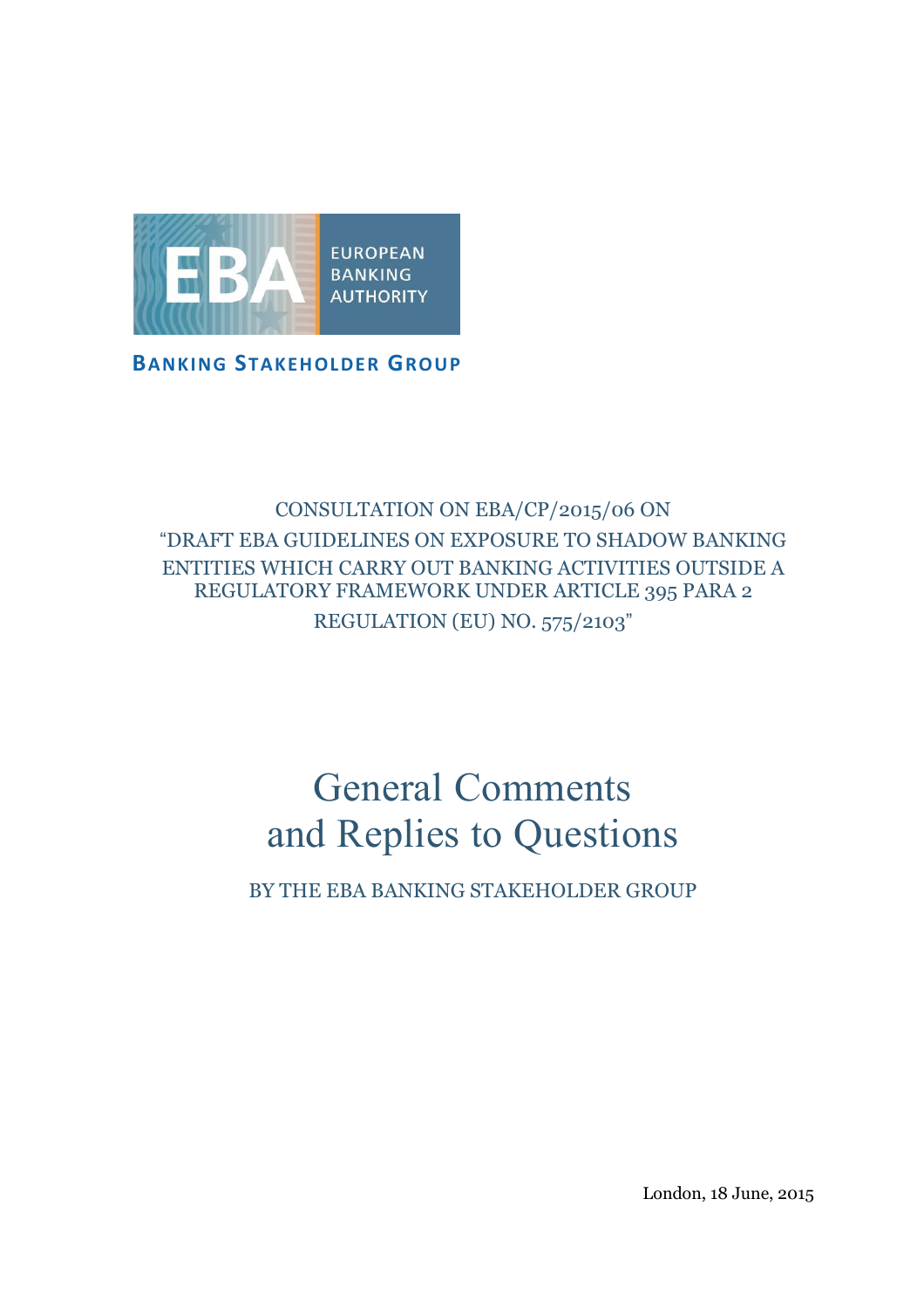

# **Foreword**

The EBA Banking Stakeholder Group ("BSG") welcomes the opportunity to comment on the Consultation Paper EBA/CP/2015/06 "Draft EBA Guidelines on exposures to shadow banking entities which carry out banking activities outside a regulatory framework under Article 395 para 2 Regulation (EU) No. 575/2013"

This response has been prepared on the basis of comments circulated and shared among the BSG members and the BSG's Technical Working Group on Capital and Risk Analysis.

As in the past, the BSG supports an initiative that aims at harmonizing supervisory rules and practices across Europe, in order to ensure fair conditions of competition between institutions and more efficiency for cross-border groups. The BSG also expects these initiatives to facilitate data sharing between European supervisors and avoid reporting duplications for banks.

This response outlines some general comments by the BSG, as well as our answer to the question indicated in the Consultation Paper.

## **General comments**

The BSG welcomes this consultation on the EBA's "Limits on exposures to shadow banking entities". The Consultation Paper is an addition to other existing measures (such as SFT rules, haircut and reporting rules, etc.) that are designed to reduce systemic risk migration from the (largely unregulated) Shadow Banking sector to the highly regulated banking sector.

It is widely accepted that Shadow Banks of various sorts played an important role in the recent global banking crisis and that there were flaws in the way that such institutions operated and the links between the banking and shadow banking sectors. However, many of these flaws have since vanished as markets and institutions have reacted.

As a point of perspective, we also note that regulated banks are already subject to "large exposure" rules irrespective of whether this relates to positions vis a vis banks or Shadow Banks. Furthermore, general capital requirements have been tightened. Overall, these measures are likely to reduce the activity of banks vis a vis non-banks in general and Shadow Banks in particular.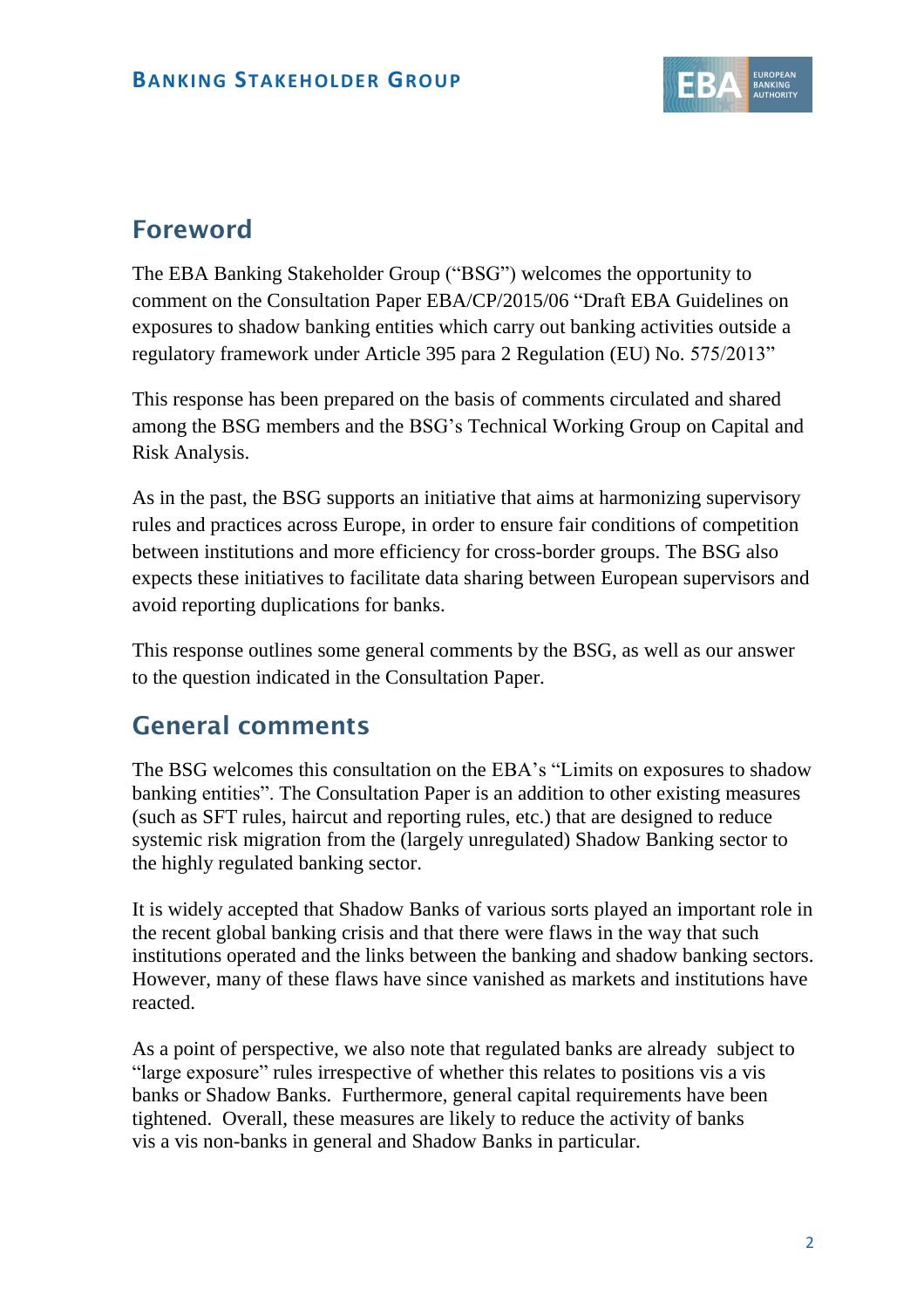

The shadow banking landscape includes a heterogeneous set of institutions which cover a wide range of business activities and different business structures, and its size and functions can vary significantly between countries and markets. The shadow banking sector has a function in parallel with, and as a complement to, the banking system but on the other hand can create complexity and systemic risks. In addition, there is a risk of an undesirable risk- transfer from the directly regulated sector to the shadow banking sector. The risk related to the shadow banking sector can to some extent be mitigated through indirect regulation: for example, limitations for institutions to securitized assets, or as direct regulation towards shadow banking entities as example through AIFMD. Even if the indirect approach might have an impact in mitigating the risk in some areas, the view of BSG is that a more robust long term solution includes a regulation covering the Shadow banking entities and its intermediation activities.

Before considering the specific questions raised in the Consultation paper, we emphasise three general concerns. Firstly, there is a potential danger that the overall regulatory regime that is applied to regulated banks may not be sufficiently competitively neutral as between institutions conducting essentially similar business and that this may unnecessarily distort competition between the regulated banking sector and the less-regulated institutions in the Shadow Banking sector.

A second concern is that regulatory agencies and national authorities should have a common definition of what is meant by "shadow banks", and that regulation and supervision of the relationship between banks and Shadow Banks should be applied consistently between countries. This also raises issues of competitive neutrality as between different national regulatory regimes.

Thirdly, the proposed rules outlined in the Consultation Paper may have the unintended consequence of undermining the fluidity of securitisation schemes that are currently proposed under the Capital Market Union: this may again produce regulatory inconsistencies.

## **Replies to Questions**

**Q1 Do you agree with the approach the EBA has proposed for the purposes of defining shadow banking entities? In particular:**

**- Do you consider that this approach is workable in practice? If not, please explain why and present possible alternatives.**

In the FSB 2014 Global Shadow Banking Monitoring Report, the shadow banking sector is defined as credit intermediation involving entities and activities outside of the regular banking system or, as other market participants prefer, as "market based activity. This is a very broad definition and, in addition, the term carries a negative image. However, often this activity with non-bank financial institutions is carried out with institutions which are highly regulated, such as UCITS or insurance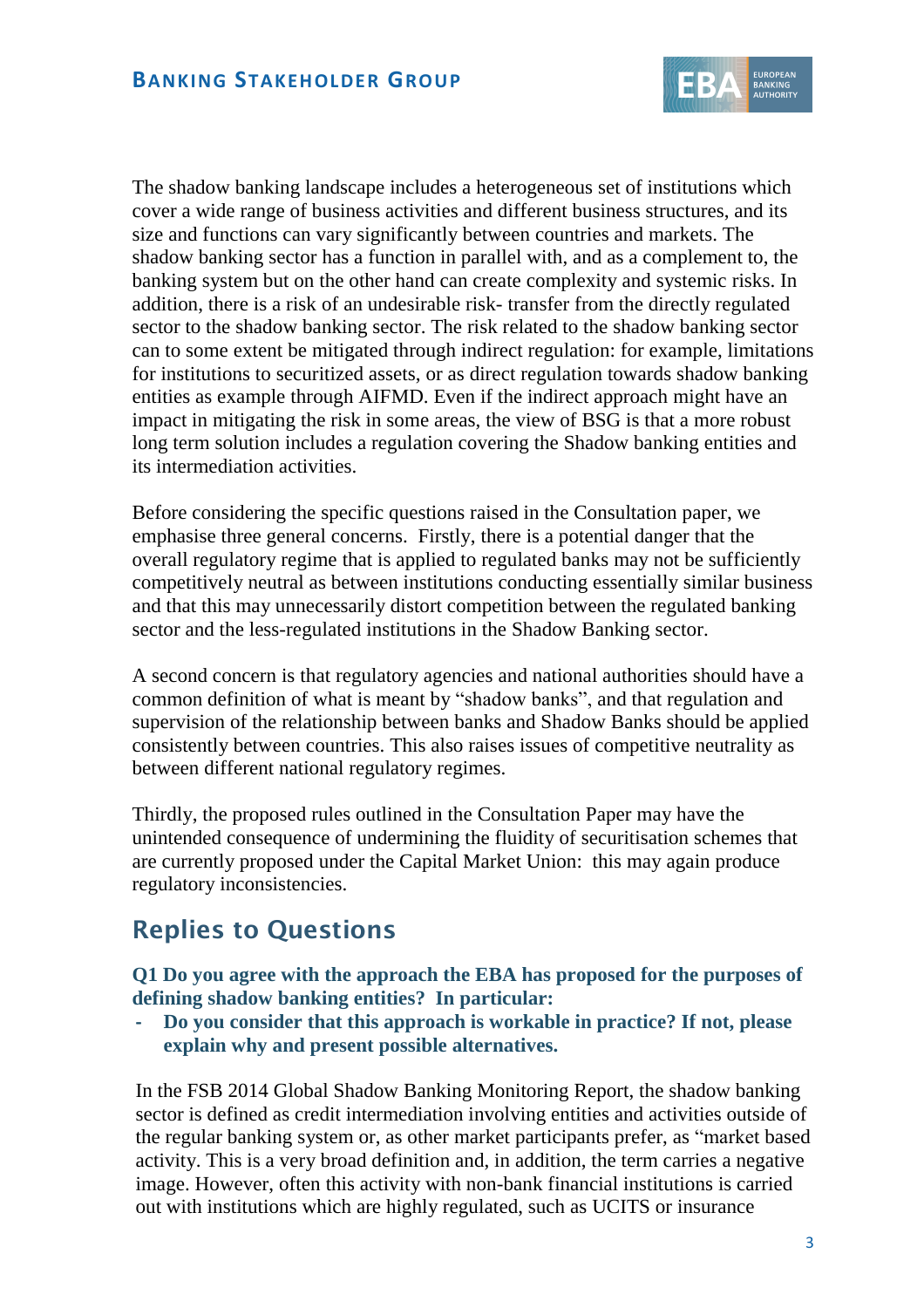

companies. Whereas the Consultation Paper proposes increased control mechanisms towards shadow banking entities, a clear and operational definition is of great importance.

In this context wee again emphasise the need for a common global definition of Shadow Banking.

The approach of defining entities that is out of scope for the definition of shadow banking is relevant and easy to adopt. In addition, the exposures towards UCITS are to a large extent already restricted by limits contained in the CRR. The most relevant approach for defining shadow banking entities seems to be by reference to the activities performed. Some of these are listed in the proposal with reference to CRD annex 1. There is, nevertheless, considerable room for different translation of entities and activities in scope and the definitions still involve a high degree of subjectivity. Exposures to funds that are not considered as excluded undertakings should be possible to be treated by a look through principle where possible. It is also unclear how the exposure towards entities with mixed business lines should be treated in this context. As an example, should the total exposure towards an entity with some kind of shadow banking activity be considered as shadow banking in total when defining limits and interconnectedness?

The definition is broad and may generate a high number of "positives" which could lead to an additional operational risk and disproportionate burden in terms of policies and control mechanisms given that there would likely be only a relatively small overall risk reduction in the banking sector .

The view of BSG is that the threshold of 0,25 % is too low and the process of maintaining, monitoring and reporting these can be excessively administratively burdensome and disproportionate, considering turnover in portfolios and interconnectedness but also with consideration of the fall back approach option 1 or option 2.

**- Do you agree with the proposed approach to the exclusion of certain undertakings, including the approach to the treatment of funds? In particular, do you see any risks stemming from the exclusion of non-MMF UCITS given the size of the industry? If you do not agree with the proposed approach, please explain why not and present the rationale for the alternative approach(es) (e.g. on the basis of specific prudential requirements, redemption limits, maximum liquidity mismatch and leverage etc.).**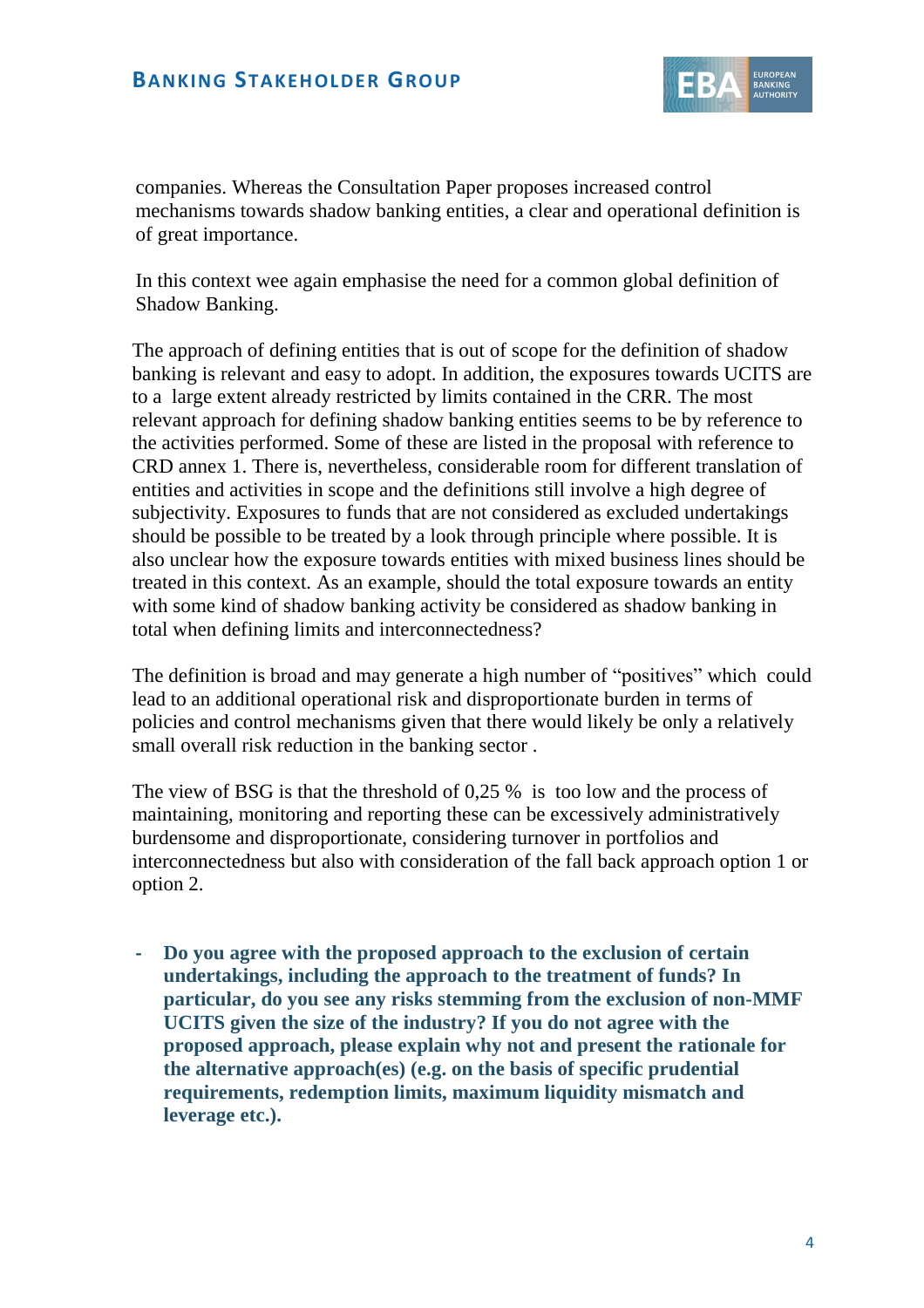

#### **Q2. Do you agree with the approach the EBA has proposed for the purposes of establishing effective processes and control mechanisms? If not, please explain why and present possible alternatives.**

The process will require specific instructions, monitoring and reporting requirements that are directly related to entities defined as shadow banking. Risk related to concentration, interconnectedness and specific risk towards specific entities is already an integrated part of the credit risk monitoring entity within most institutions and the need to set specific restrictions, at an institutional level towards a broad category of companies sorted into the category shadow banking, could be questioned. The definition of shadow banking entities includes intermediate activities, but in many cases this may be the only common denominator.

The proposed specific requirement for Shadow Banking entities related to Pillar 2 can be questioned since the Pillar 2 requirements are already defined and in use already.

#### **Q3. Do you agree with the approach the EBA has proposed for the purposes of establishing appropriate oversight arrangements? If not, please explain why and present possible alternatives.**

It could be questioned if there is a need to have a specific process for exposures defined as being within the shadow banking definition. Risks, limits and risk appetite are an integrated part of the credit risk monitoring and reporting process. However, we agree in principle with the arrangements.

### **Q4. Do you agree with the approaches the EBA has proposed for the purposes of establishing aggregate and individual limits? If not, please explain why and present possible alternatives.**

An aggregated limit only has relevance if there is a defined interconnectedness between two or more entities in scope for the definition of shadow banking. There are potentially less combined risk and interconnectedness in exposures towards totally different shadow banking activities in different countries compared to some other interconnections which already should be considered following the large exposures regulation. Besides, the indirect interconnectedness is difficult to assess in practice: for example, if there are holdings by other institutions. With reference to no. 18 of the consultation it is stated that EBA is considering updating the "Guidelines on the identification of groups of connected clients under Article 4, Para. 1, No. 39 Regulation (EU) No. 575/2013, including providing greater clarity on how institutions and special purpose vehicles can be economically interdependent."